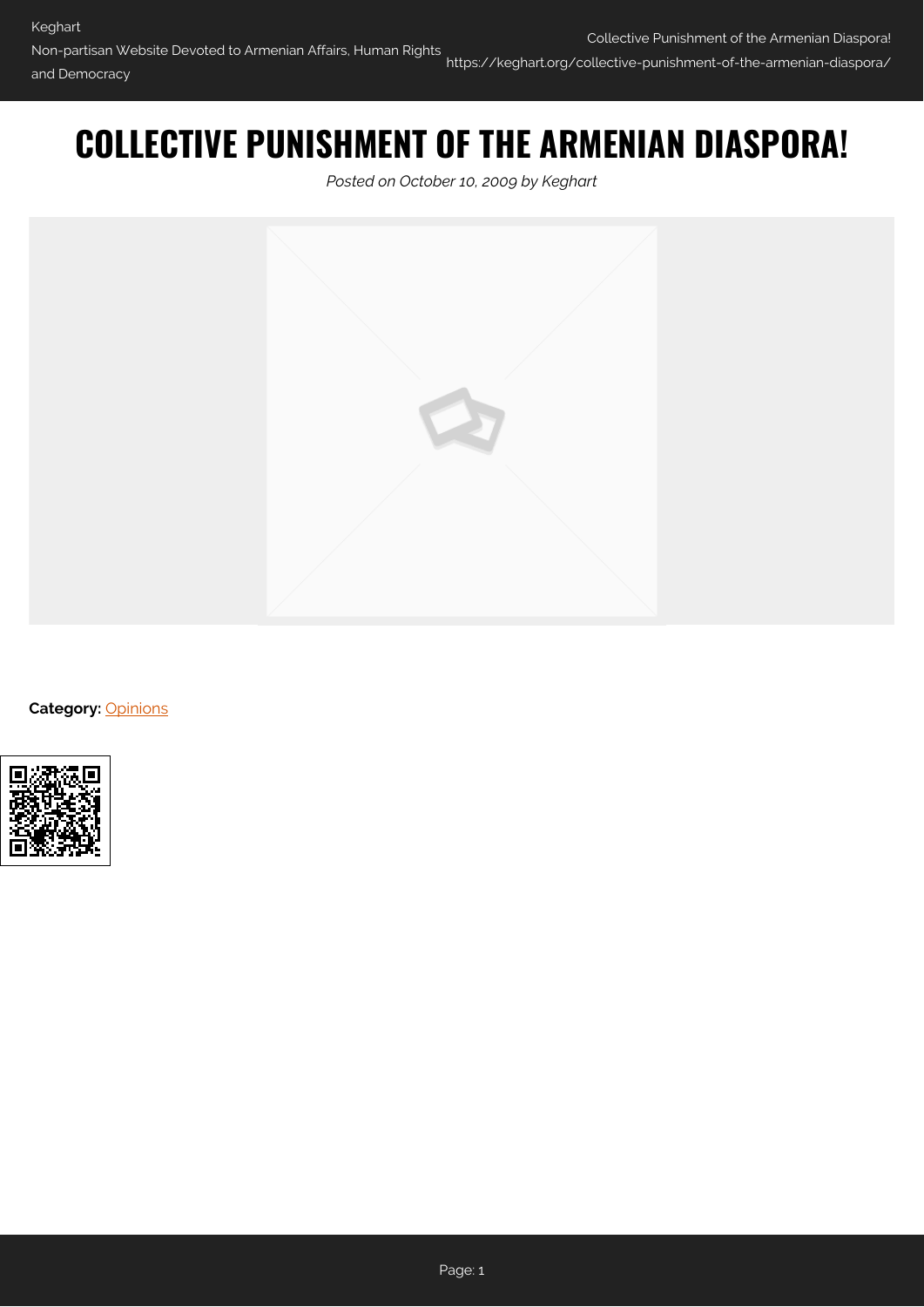Non-partisan Website Devoted to Armenian Affairs, Human Rights and Democracy https://keghart.org/collective-punishment-of-the-armenian-diaspora/

## By Loosineh Markarian MA, Tehran, 9 October 2009

*Loosineh Markarian holds a Masters Degree in International and Intercultural Communication from University of Denver. She currently lives in Tehran. She manages her own blog [Chaos](http://loosineh.blogspot.com/search?updated-min=2009-01-01T00%3A00%3A00-08%3A00&updated-max=2010-01-01T00%3A00%3A00-08%3A00&max-results=13) and posts her impressions and opinions. Keghart.com welcomes her contribution and wishes her success and a wider readership.*

The Armenian Genocide was a collective punishment. A group of people was exterminated simply because they were Armenian. Collective punishment is an outcome of racism. It is the outcome of the idea that being an Armenian, a Rwandan, or a Cambodian, is something different from being a human. It is not important whether the person as an individual or a human being is a good person or not. The value of the individual is measured based on his/her affiliation to a specific group. Consequently, the entire group is perceived as one entity and group members deprived of individuality. Therefore, the whole group can be treated as a single unit or as an individual.

## By Loosineh Markarian MA, Tehran, 9 October 2009

*Loosineh Markarian holds a Masters Degree in International and Intercultural Communication from University of Denver. She currently lives in Tehran. She manages her own blog [Chaos](http://loosineh.blogspot.com/search?updated-min=2009-01-01T00%3A00%3A00-08%3A00&updated-max=2010-01-01T00%3A00%3A00-08%3A00&max-results=13) and posts her impressions and opinions. Keghart.com welcomes her contribution and wishes her success and a wider readership.*

The Armenian Genocide was a collective punishment. A group of people was exterminated simply because they were Armenian. Collective punishment is an outcome of racism. It is the outcome of the idea that being an Armenian, a Rwandan, or a Cambodian, is something different from being a human. It is not important whether the person as an individual or a human being is a good person or not. The value of the individual is measured based on his/her affiliation to a specific group. Consequently, the entire group is perceived as one entity and group members deprived of individuality. Therefore, the whole group can be treated as a single unit or as an individual.

Recently, the announced Protocols by the governments of Turkey and Armenia to be singed in October 10 in order to normalize relations between respective countries have become a major point of dispute. Armenian President, Serzh Sarkissian, started a tour to gain the support of Armenians in the Diaspora that ended in major protests and demonstrations demanding the president to stop the process.

Couple days ago, Turkish Prime Minister, Erdogan, had an interview with the Wall Street Journal discussing the Protocols. In his interview, Erdogan said:

"I believe when president Sarkisian was on an international visit, he was faced by a reaction from the Armenian Diaspora. Therefore, what he does in face of the reaction of the Diaspora is very important. If he can stand firm, and if it is the government of Armenia and not the Armenian Diaspora that is determining policy in Armenia, then I think that we can move forward."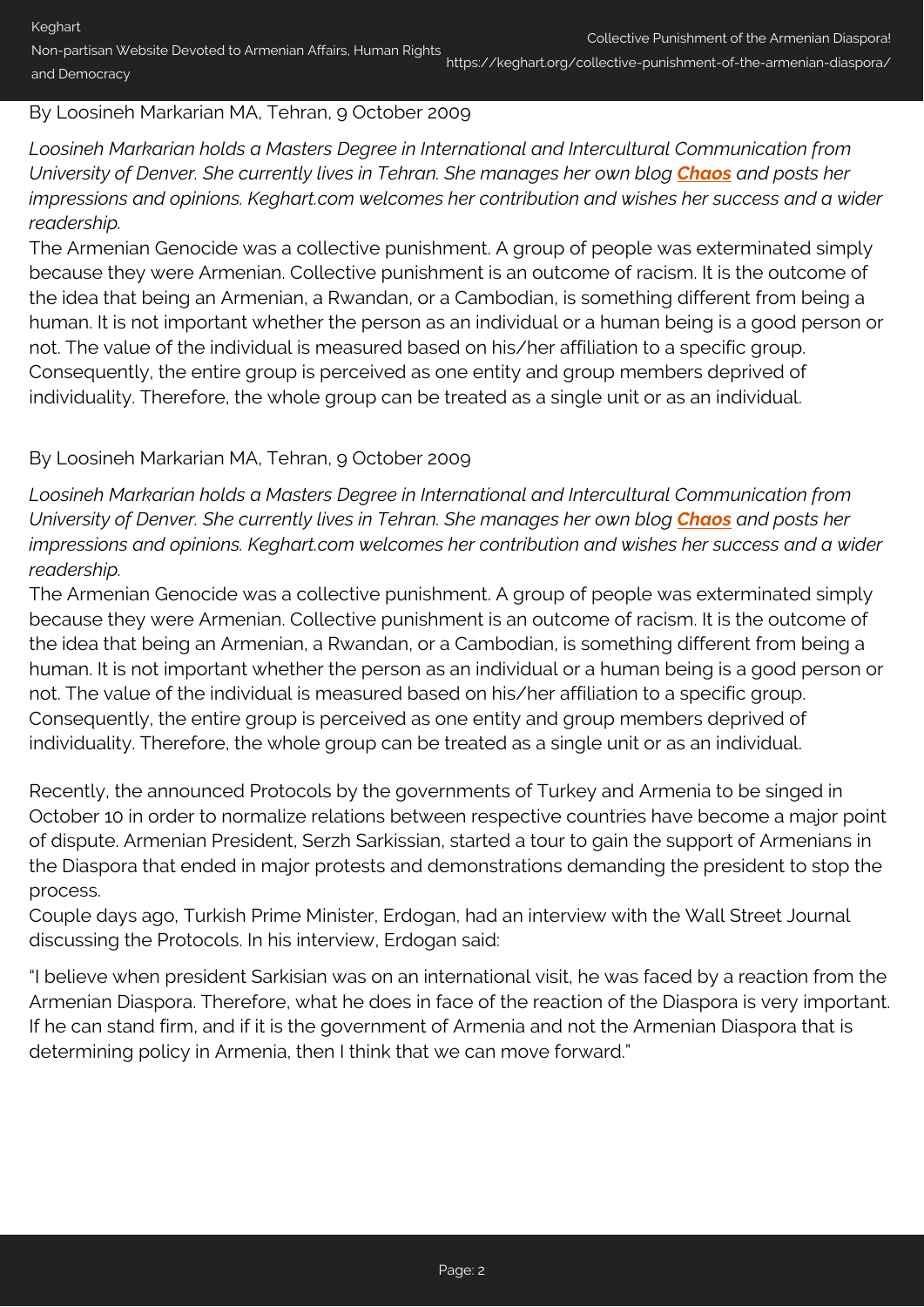## Who is Armenian Diaspora? Moreover, is this statement racist?

It seems that if for Turkish authorities in 1915 Armenians were seen as one single entity, an ethnic group, who were denied the right to exist, the Armenian Diaspora today as well is perceived as a single entity that should be denied the right to be heard. In other words, the underlying logic is the same old idea of excluding a particular group of people from the process. If in 1915 the exclusion of Armenians occurred through the genocide, today the exclusion is through the calls to ignore the Diaspora's voices. In both cases, a group of people has been perceived as one entity and the method to deal with the group is its elimination (either physically or silencing the voice).

One may argue that addressing a group of people who share one major similarity is a common approach and method. The usage of phrases like American people, French citizens, Muslim population, etc is common. However, the political leaders usually use those phrases to address the people or speak on behalf of those groups. I do not remember an accepted political leader of a democratic country expressing the idea of ignoring x or y group of people. Just imagine for instance, the President of US saying that the Israeli government should not take into consideration the Jewish Diaspora or the Palestinian authorities should ignore the people of Gaza (not specific organization or party BUT the people of Gaza).

The statements criticizing the Armenian Diaspora, or calling the Diasporans as obstacles hindering Armenia's development follows the same line of thought explained in the first paragraph. It assumes that Armenians are divided in two groups, Armenians of Armenia and Armenians of Diaspora and each group represents a single entity with a unique quality. One side wants development, peace, and the other one conflict. Thus, there is a need to silence or ignore the nationalist one that wants conflict! This style of thinking in this framework is dangerous and mistaken. It is essentially racist!

Statements calling to ignore the Diaspora's concerns are outside of Erdogan's authority. It seems the Turkish Prime Minister does not remember that the issues addressed in the Protocols are directly linked to the concerns of the Diaspora. How can you exclude the party directly linked to the issues raised in the Protocols from influencing the outcome of the political process? The Turkish Prime Minister does not understand that he has no moral right to demand such a thing. He does not realize that the Armenian Diaspora is the outcome of the Genocide of 1915, the veracity of which is questioned in the Protocols. Is this the continuation of the same Turkish policy with a different form? How much racism plays into this?